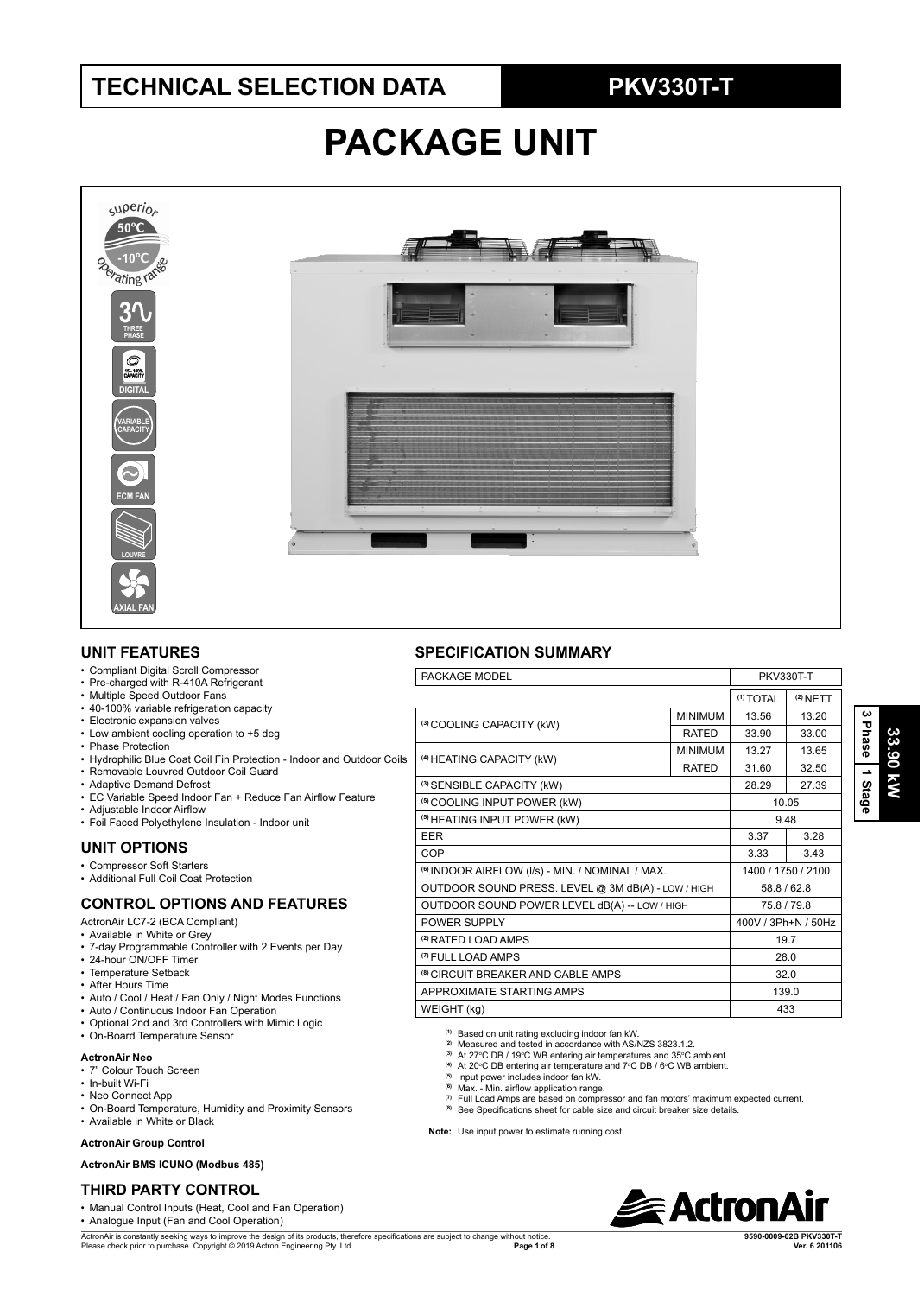# **CAPACITY SELECTION DATA PKV330T-T**

## **COOLING PERFORMANCE**

| <b>AIR ENTERING</b> |                 | <b>TOTAL</b>    |       | <b>TOTAL SENSIBLE CAPACITY - KW</b> |       |       |                                         |       |       |       |       |       |       |
|---------------------|-----------------|-----------------|-------|-------------------------------------|-------|-------|-----------------------------------------|-------|-------|-------|-------|-------|-------|
| <b>OUTDOOR</b>      | <b>INDOOR</b>   | <b>CAPACITY</b> |       |                                     |       |       | AT DB TEMPERATURE ONTO INDOOR COIL - °C |       |       |       |       |       |       |
| DB-°C               | $WB - °C$       | kW              | 20    | 21                                  | 22    | 23    | 24                                      | 25    | 26    | 27    | 28    | 29    | 30    |
|                     | 16              | 35.48           | 21.60 | 23.67                               | 25.71 | 27.74 | 29.71                                   | 31.35 |       |       |       |       |       |
|                     | 17              | 35.48           | 19.56 | 21.55                               | 23.63 | 25.69 | 27.72                                   | 29.70 | 31.48 |       |       |       |       |
| 25                  | 18              | 36.20           | 17.39 | 19.50                               | 21.51 | 23.60 | 25.65                                   | 27.66 | 29.72 | 31.58 | 33.27 |       |       |
|                     | 19              | 37.11           | 15.18 | 17.34                               | 19.49 | 21.46 | 23.53                                   | 25.59 | 27.64 | 29.67 | 31.57 | 33.35 | 34.92 |
|                     | $\overline{20}$ | 37.96           | 12.90 | 15.10                               | 17.27 | 19.43 | 21.40                                   | 23.46 | 25.52 | 27.58 | 29.61 | 31.56 | 33.40 |
|                     | 21              | 39.05           |       | 12.85                               | 15.01 | 17.21 | 19.33                                   | 21.30 | 23.42 | 25.45 | 27.48 | 29.54 | 31.51 |
|                     | $\overline{22}$ | 40.05           |       |                                     | 12.80 | 14.94 | 17.14                                   | 19.27 | 21.39 | 23.32 | 25.37 | 27.42 | 29.46 |
|                     | 16              | 34.23           | 20.99 | 23.04                               | 25.09 | 27.09 | 28.98                                   | 30.44 |       |       |       |       |       |
|                     | 17              | 34.17           | 18.96 | 20.95                               | 23.04 | 25.08 | 27.08                                   | 29.02 | 30.78 |       |       |       |       |
|                     | $\overline{18}$ | 34.81           | 16.81 | 18.94                               | 20.89 | 22.98 | 25.02                                   | 27.04 | 29.04 | 30.91 | 32.35 |       |       |
| 30                  | 19              | 35.54           | 14.60 | 16.77                               | 18.89 | 20.87 | 22.94                                   | 25.00 | 27.01 | 29.00 | 30.92 | 32.64 |       |
|                     | 20              | 36.42           | 12.37 | 14.56                               | 16.73 | 18.85 | 20.82                                   | 22.90 | 24.95 | 26.97 | 28.97 | 30.94 | 32.73 |
|                     | 21              | 37.48           |       | 12.29                               | 14.46 | 16.64 | 18.79                                   | 20.77 | 22.81 | 24.88 | 26.94 | 28.92 | 30.87 |
|                     | $\overline{22}$ | 38.42           |       |                                     | 12.22 | 14.39 | 16.56                                   | 18.70 | 20.67 | 22.73 | 24.80 | 26.85 | 28.84 |
|                     | 16              | 32.90           | 20.32 | 22.39                               | 24.43 | 26.39 | 28.17                                   |       |       |       |       |       |       |
|                     | 17              | 32.90           | 18.31 | 20.31                               | 22.36 | 24.39 | 26.38                                   | 28.27 | 29.91 |       |       |       |       |
|                     | 18              | 33.32           | 16.18 | 18.28                               | 20.26 | 22.33 | 24.36                                   | 26.35 | 28.32 | 30.14 |       |       |       |
| 35                  | 19              | 33.90           | 13.97 | 16.13                               | 18.28 | 20.22 | 22.30                                   | 24.35 | 26.36 | 28.29 | 30.19 | 31.73 |       |
|                     | 20              | 34.81           | 11.75 | 13.92                               | 16.08 | 18.22 | 20.17                                   | 22.23 | 24.28 | 26.29 | 28.27 | 30.22 | 31.97 |
|                     | $\overline{21}$ | 35.69           |       | 11.71                               | 13.88 | 16.04 | 18.14                                   | 20.14 | 22.15 | 24.23 | 26.22 | 28.23 | 30.18 |
|                     | $\overline{22}$ | 36.57           |       |                                     | 11.64 | 13.80 | 15.94                                   | 18.10 | 20.04 | 22.09 | 24.13 | 26.17 | 28.20 |
|                     | 16              | 31.26           | 19.55 | 21.63                               | 23.61 | 25.53 | 27.12                                   |       |       |       |       |       |       |
|                     | 17              | 31.29           | 17.47 | 19.54                               | 21.61 | 23.60 | 25.59                                   | 27.35 |       |       |       |       |       |
|                     | 18              | 31.51           | 15.45 | 17.57                               | 19.50 | 21.59 | 23.61                                   | 25.55 | 27.44 | 29.01 |       |       |       |
| 40                  | 19              | 32.02           | 13.25 | 15.41                               | 17.69 | 19.46 | 21.53                                   | 23.59 | 25.54 | 27.49 | 29.24 |       |       |
|                     | 20              | 32.78           | 11.05 | 13.24                               | 15.39 | 17.48 | 19.43                                   | 21.48 | 23.52 | 25.52 | 27.46 | 29.31 | 30.85 |
|                     | 21              | 33.60           |       | 11.01                               | 13.17 | 15.33 | 17.43                                   | 19.39 | 21.41 | 23.46 | 25.48 | 27.40 | 29.34 |
|                     | 22              | 34.45           |       |                                     | 10.95 | 13.11 | 15.25                                   | 17.37 | 19.33 | 21.33 | 23.39 | 25.40 | 27.40 |
|                     | 16              | 29.51           | 18.71 | 20.80                               | 22.75 | 24.58 |                                         |       |       |       |       |       |       |
|                     | 17              | 29.54           | 16.67 | 18.72                               | 20.75 | 22.76 | 24.65                                   | 26.20 |       |       |       |       |       |
|                     | 18              | 29.54           | 14.67 | 16.66                               | 18.69 | 20.73 | 22.76                                   | 24.66 | 26.45 |       |       |       |       |
| 45                  | 19              | 29.99           | 12.52 | 14.62                               | 16.61 | 18.68 | 20.72                                   | 22.73 | 24.68 | 26.54 | 27.98 |       |       |
|                     | $\overline{20}$ | 30.66           | 10.31 | 12.46                               | 14.61 | 16.69 | 18.64                                   | 20.64 | 22.68 | 24.66 | 26.56 | 28.29 |       |
|                     | 21              | 31.42           |       | 10.26                               | 12.43 | 14.55 | 16.66                                   | 18.59 | 20.61 | 22.61 | 24.66 | 26.57 | 28.36 |
|                     | $\overline{22}$ | 32.29           |       |                                     | 10.21 | 12.35 | 14.51                                   | 16.59 | 18.54 | 20.57 | 22.57 | 24.57 | 26.50 |
|                     | 16              | 27.57           | 17.83 | 19.90                               | 21.77 | 23.33 |                                         |       |       |       |       |       |       |
|                     | 17              | 27.60           | 15.79 | 17.81                               | 19.88 | 21.80 | 23.57                                   |       |       |       |       |       |       |
| 50                  | $\overline{18}$ | 27.60           | 13.83 | 15.79                               | 17.80 | 19.84 | 21.82                                   | 23.68 |       |       |       |       |       |
|                     | 19              | 27.81           | 11.68 | 13.79                               | 15.77 | 17.80 | 19.81                                   | 21.82 | 23.70 | 25.39 |       |       |       |
|                     | $\overline{20}$ | 28.35           | 9.51  | 11.63                               | 13.76 | 15.75 | 17.76                                   | 19.76 | 21.76 | 23.71 | 25.51 |       |       |
|                     | 21              | 29.05           |       | 9.45                                | 11.61 | 13.73 | 15.79                                   | 17.72 | 19.71 | 21.75 | 23.73 | 25.55 | 27.18 |
|                     | 22              | 29.81           |       |                                     | 9.39  | 11.54 | 13.68                                   | 15.75 | 17.68 | 19.69 | 21.70 | 23.65 | 25.55 |

| <b>HEATING PERFORMANCE</b> |       |           |       |           |       |                                                                  |       |           |       |       |  |
|----------------------------|-------|-----------|-------|-----------|-------|------------------------------------------------------------------|-------|-----------|-------|-------|--|
| <b>WB TEMP</b><br>ON OD    |       |           |       |           |       | <b>TOTAL HEATING CAPACITY - kW</b><br>AT DB ENTERING INDOOR - ºC |       |           |       |       |  |
| COIL- °C                   |       | 16        |       | 18        | 20    |                                                                  |       | 22        | 24    |       |  |
|                            | ΤН    | <b>IH</b> | ΤН    | <b>IH</b> | TН    | <b>IH</b>                                                        | ΤН    | <b>IH</b> | TН    | IH.   |  |
| $-10$                      | 19.92 | 19.12     | 19.83 | 19.04     | 19.75 | 18.96                                                            | 19.63 | 18.85     | 19.55 | 18.77 |  |
| -8                         | 21.25 | 20.19     | 21.14 | 20.08     | 21.02 | 19.97                                                            | 20.91 | 19.86     | 20.80 | 19.76 |  |
| $-6$                       | 22.61 | 21.25     | 22.47 | 21.12     | 22.35 | 21.01                                                            | 22.30 | 20.96     | 22.18 | 20.85 |  |
| $-4$                       | 24.06 | 22.13     | 23.89 | 21.98     | 23.83 | 21.92                                                            | 23.69 | 21.79     | 23.55 | 21.66 |  |
| $-2$                       | 25.64 | 22.82     | 25.47 | 22.67     | 25.30 | 22.52                                                            | 25.13 | 22.37     | 24.99 | 22.24 |  |
| $\Omega$                   | 27.18 | 23.91     | 26.98 | 23.74     | 26.86 | 23.64                                                            | 26.67 | 23.47     | 26.50 | 23.32 |  |
| $\overline{2}$             | 28.71 | 26.12     | 28.48 | 25.92     | 28.25 | 25.71                                                            | 28.06 | 25.53     | 27.86 | 25.35 |  |
| 4                          | 30.38 | 30.38     | 30.07 | 30.07     | 29.90 | 29.90                                                            | 29.70 | 29.70     | 29.47 | 29.47 |  |
| 6                          | 32.14 | 32.14     | 31.86 | 31.86     | 31.60 | 31.60                                                            | 31.34 | 31.34     | 31.15 | 31.15 |  |
| 8                          | 33.95 | 33.95     | 33.64 | 33.64     | 33.36 | 33.36                                                            | 33.10 | 33.10     | 32.85 | 32.85 |  |
| 10                         | 35.83 | 35.83     | 35.51 | 35.51     | 35.20 | 35.20                                                            | 34.92 | 34.92     | 34.63 | 34.63 |  |
| 12                         | 37.78 | 37.78     | 37.44 | 37.44     | 37.10 | 37.10                                                            | 36.76 | 36.76     | 36.45 | 36.45 |  |
| 14                         | 39.80 | 39.80     | 39.43 | 39.43     | 39.06 | 39.06                                                            | 38.69 | 38.69     | 38.35 | 38.35 |  |
| 16                         | 41.89 | 41.89     | 41.47 | 41.47     | 41.07 | 41.07                                                            | 40.68 | 40.68     | 40.28 | 40.28 |  |
| 18                         | 44.05 | 44.05     | 43.60 | 43.60     | 43.14 | 43.14                                                            | 42.69 | 42.69     | 42.26 | 42.26 |  |

**TH -** Total Heating Capacity (kW).  **IH -** Integrated Heating Capacity (kW) Includes defrost losses.

| AIRFLOW CORRECTION MULTIPLIER  |        |        |        |       |                |       |        |        |        |
|--------------------------------|--------|--------|--------|-------|----------------|-------|--------|--------|--------|
| % VARIATION                    | $-20%$ | $-15%$ | $-10%$ | $-5%$ | <b>NOMINAL</b> | $+5%$ | $+10%$ | $+15%$ | $+20%$ |
| <b>INDOOR AIRFLOW</b><br>(1/s) | 1400   | 1488   | 1575   | 1663  | 1750           | 1838  | 1925   | 2013   | 2100   |
| TOTAL COOLING                  | 0.964  | 0.975  | 0.984  | 0.994 | 1.000          | 1.010 | 1.017  | 1.024  | 1.030  |
| <b>SENSIBLE COOLING</b>        | 0.892  | 0.923  | 0.949  | 0.978 | 1.000          | 1.033 | 1.059  | 1.086  | 1.112  |
| <b>HEATING FACTOR</b>          | 0.987  | 0.991  | 0.995  | 0.997 | 1.000          | 1.002 | .005   | .007   | 1.009  |

**NOTES:** 1. No allowance has been made for the effect of indoor fan motor.

2. Selection tables are based on nominal airflows.

Correction factors must be applied for selection away from these conditions.



# 33.90 kW<br>3 Phase 1 Stage **3 Phase 1 Stage 33.90 kW**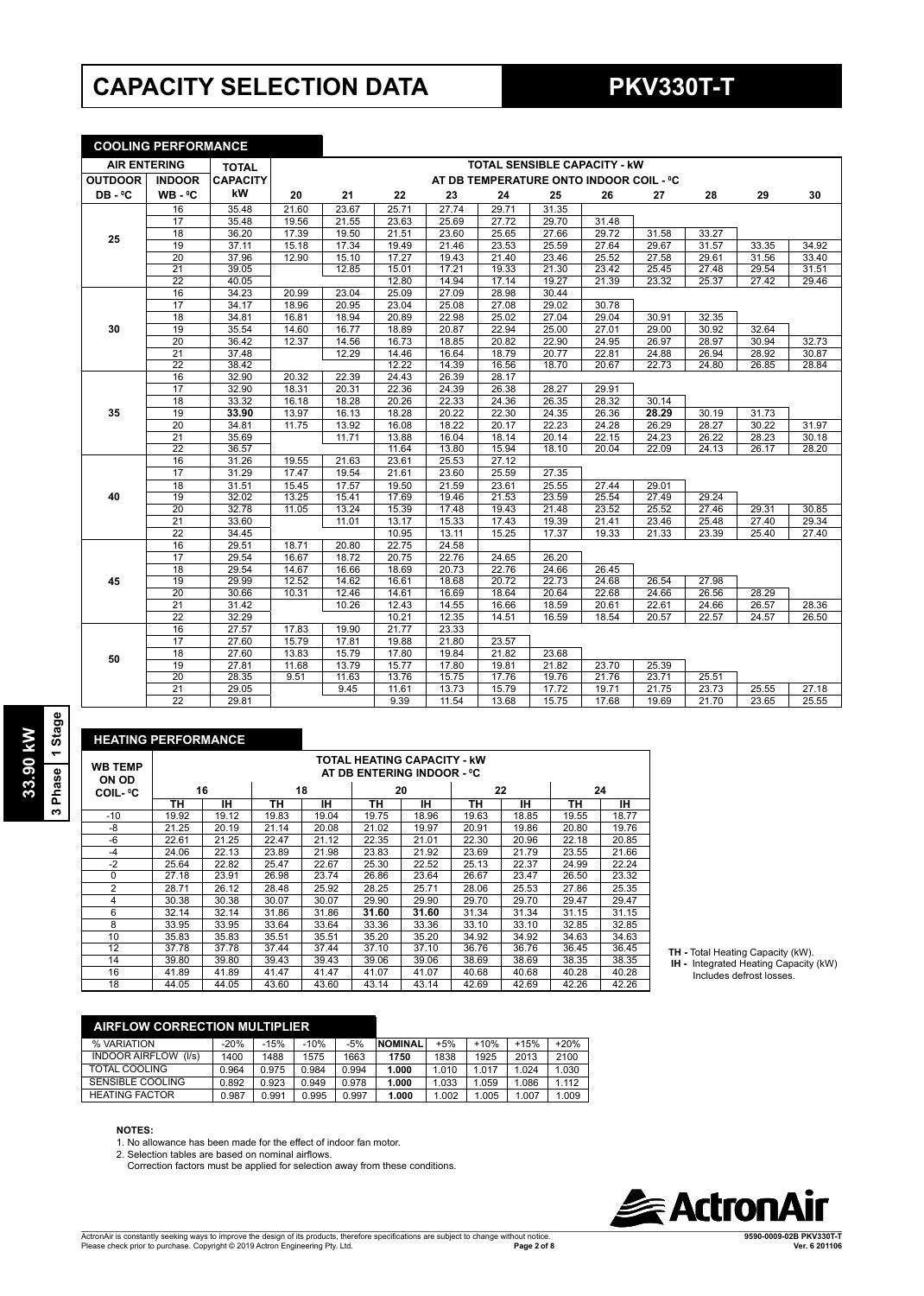# **INDOOR FAN DATA PKV330T-T**

# **APPLICATION RANGE (COMPRESSOR ON)**

|                | <b>EXTERNAL STATIC PRESSURE (Pa)</b> |      |       |      |       |      |       |      |                             |      |       |      |
|----------------|--------------------------------------|------|-------|------|-------|------|-------|------|-----------------------------|------|-------|------|
| <b>AIRFLOW</b> | 50                                   |      | 100   |      | 150   |      | 200   |      | 250                         |      | 300   |      |
| (1/s)          | % PWM                                | W    | % PWM | W    | % PWM | W    | % PWM | W    | % PWM                       | W    | % PWM | W    |
| 1400           | 42                                   | 463  | 47    | 589  | 51    | 707  | 54    | 835  | 59                          | 961  | 71    | 1118 |
| 1450           | 45                                   | 509  | 49    | 630  | 53    | 755  | 58    | 896  | 62                          | 1011 | 74    | 1172 |
| 1500           | 48                                   | 559  | 52    | 677  | 55    | 800  | 60    | 935  | 65                          | 1075 | 78    | 1225 |
| 1550           | 50                                   | 601  | 54    | 725  | 59    | 853  | 63    | 992  | 68                          | 1112 | 82    | 1288 |
| 1600           | 53                                   | 649  | 57    | 776  | 62    | 908  | 66    | 1045 | 70                          | 1184 | 85    | 1354 |
| 1650           | 55                                   | 695  | 61    | 831  | 65    | 965  | 69    | 1104 | 74                          | 1243 | 90    | 1419 |
| 1700           | 58                                   | 733  | 64    | 888  | 68    | 1026 | 72    | 1167 | 78                          | 1316 | 95    | 1506 |
| 1750           | 62                                   | 803  | 67    | 947  | 71    | 1087 | 75    | 1235 | 83                          | 1401 | 99    | 1564 |
| 1800           | 65                                   | 862  | 70    | 1006 | 74    | 1154 | 78    | 1308 | 88                          | 1474 |       |      |
| 1850           | 69                                   | 926  | 73    | 1076 | 78    | 1228 | 82    | 1376 | 93                          | 1557 |       |      |
| 1900           | 72                                   | 988  | 77    | 1148 | 81    | 1305 | 86    | 1457 | 98                          | 1639 |       |      |
| 1950           | 75                                   | 1058 | 80    | 1223 | 85    | 1389 | 89    | 1533 |                             |      |       |      |
| 2000           | 79                                   | 1134 | 84    | 1305 | 89    | 1468 | 94    | 1624 |                             |      |       |      |
| 2050           | 83                                   | 1206 | 88    | 1387 | 92    | 1556 | 99    | 1721 | <b>MOTOR / BLOWER LIMIT</b> |      |       |      |
| 2100           | 87                                   | 1304 | 92    | 1474 | 96    | 1638 |       |      |                             |      |       |      |

# **REDUCED AIRFLOW \*(COMPRESSOR OFF)**

|                |       |     |                             |     |       |     | <b>EXTERNAL STATIC PRESSURE (Pa)</b> |     |       |     |       |      |
|----------------|-------|-----|-----------------------------|-----|-------|-----|--------------------------------------|-----|-------|-----|-------|------|
| <b>AIRFLOW</b> | 50    |     | 100                         |     | 150   |     | 200                                  |     | 250   |     | 300   |      |
| (1/s)          | % PWM | W   | % PWM                       | w   | % PWM | W   | % PWM                                | W   | % PWM | w   | % PWM | W    |
| 350            |       |     |                             |     |       |     |                                      |     |       |     | 12    | 174  |
| 400            |       |     |                             |     |       |     |                                      |     | 20    | 289 | 23    | 347  |
| 450            |       |     |                             |     |       |     |                                      |     | 22    | 322 | 25    | 393  |
| 500            |       |     |                             |     |       |     | 21                                   | 287 | 23    | 337 | 26    | 403  |
| 550            |       |     | <b>MOTOR / BLOWER LIMIT</b> |     |       |     | 22                                   | 297 | 25    | 370 | 28    | 431  |
| 600            |       |     |                             |     | 20    | 236 | 23                                   | 307 | 26    | 378 | 30    | 476  |
| 650            |       |     |                             |     | 21    | 247 | 25                                   | 338 | 28    | 415 | 32    | 499  |
| 700            |       |     |                             |     | 23    | 278 | 26                                   | 347 | 30    | 446 | 34    | 532  |
| 750            |       |     | 21                          | 217 | 24    | 286 | 28                                   | 380 | 31    | 454 | 35    | 561  |
| 800            |       |     | 22                          | 230 | 26    | 316 | 30                                   | 410 | 33    | 492 | 37    | 580  |
| 850            | 20    | 176 | 24                          | 257 | 27    | 323 | 31                                   | 418 | 35    | 524 | 39    | 615  |
| 900            | 21    | 183 | 25                          | 263 | 29    | 352 | 33                                   | 453 | 37    | 561 | 42    | 665  |
| 950            | 23    | 209 | 27                          | 291 | 31    | 383 | 35                                   | 486 | 38    | 568 | 44    | 714  |
| 1000           | 25    | 232 | 29                          | 318 | 33    | 415 | 36                                   | 492 | 40    | 600 | 47    | 763  |
| 1050           | 27    | 259 | 31                          | 345 | 34    | 420 | 38                                   | 524 | 43    | 669 | 50    | 804  |
| 1100           | 29    | 282 | 33                          | 375 | 36    | 449 | 41                                   | 585 | 46    | 727 | 52    | 845  |
| 1150           | 31    | 308 | 35                          | 402 | 39    | 503 | 43                                   | 618 | 48    | 764 | 55    | 887  |
| 1200           | 33    | 335 | 37                          | 431 | 41    | 536 | 46                                   | 678 | 50    | 794 | 57    | 929  |
| 1250           | 35    | 361 | 39                          | 457 | 44    | 594 | 48                                   | 708 | 52    | 832 | 60    | 969  |
| 1300           | 37    | 387 | 42                          | 513 | 46    | 623 | 50                                   | 737 | 54    | 888 | 64    | 1024 |
| 1350           | 40    | 426 | 44                          | 541 | 48    | 659 | 52                                   | 780 | 56    | 918 | 67    | 1065 |

### **NOTES:**

**\***Reduced fan airflow is the airflow during compressor OFF operation (optional feature)

**W** = Indoor Fan Power, Watts

**PWM** = Pulse Width Modulation Setting, % PWM (Adjustable through NEO / LC7-2 Interface or Outdoor Board)

|                | Default Fan Speed Value at 100 Pa |                              |    |
|----------------|-----------------------------------|------------------------------|----|
| <b>Speed</b>   | <b>Default PWM</b>                | <b>Indoor Fan PWM Limits</b> |    |
| High PWM (%)   | 92 (adjustable)                   | High PWM (%)                 | 99 |
| Medium PWM (%) | 67 (adjustable)                   | Low PWM $(\%)$               | 42 |
| Low PWM $(\%)$ | 47 (adjustable)                   |                              |    |

| <b>Indoor Fan PWM Limits</b> |    |  |  |  |  |  |  |  |
|------------------------------|----|--|--|--|--|--|--|--|
| High PWM (%)                 | 99 |  |  |  |  |  |  |  |
| Low PWM $(\%)$               |    |  |  |  |  |  |  |  |

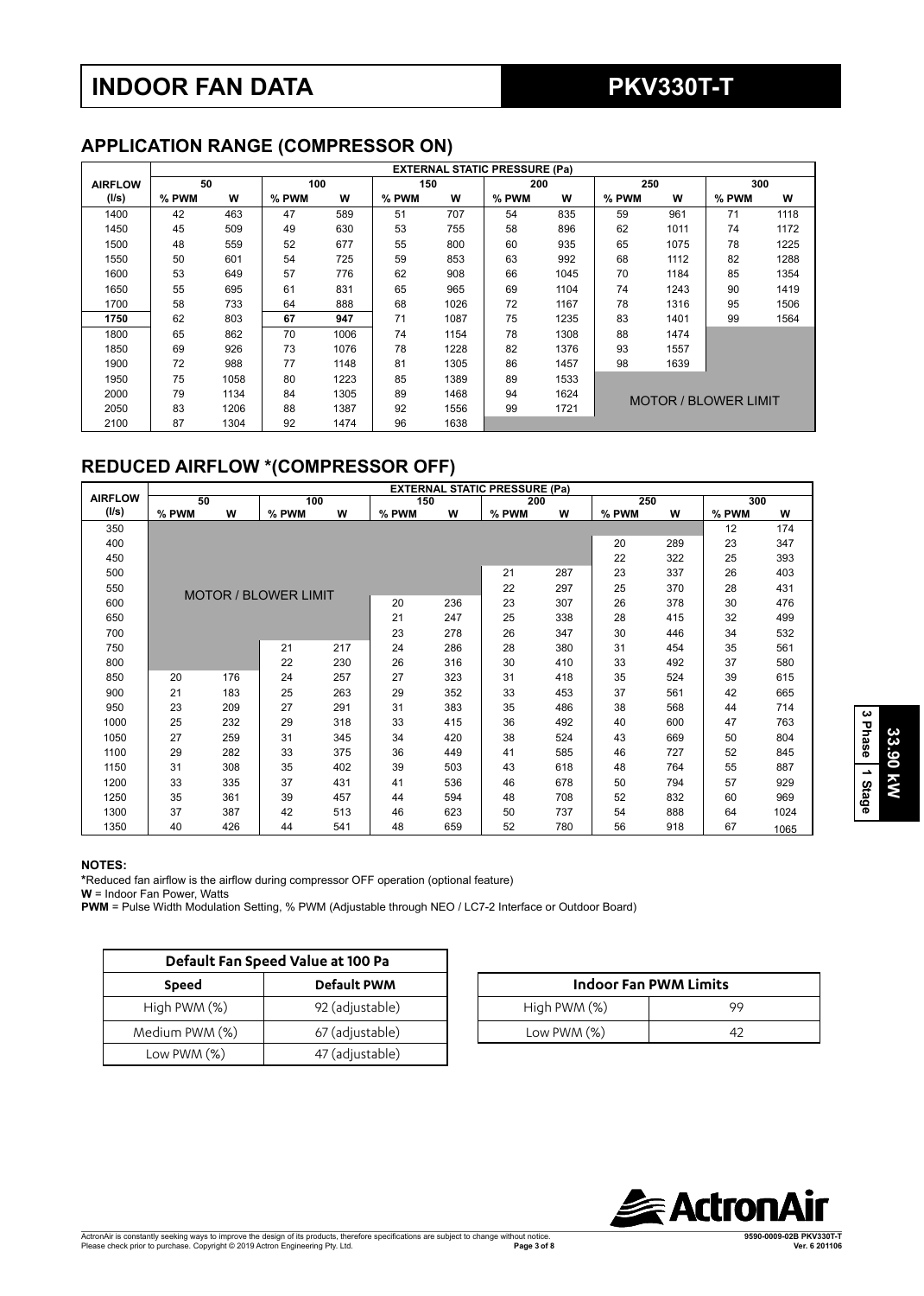# **INDOOR FAN CURVE PKV330T-T**

**33.90 kW 3 Phase 1 Stage**

3 Phase 1 Stage 33.90 kW



ActronAir is constantly seeking ways to improve the design of its products, therefore specifications are subject to change without notice.<br>Please check prior to purchase. Copyright © 2019 Actron Engineering Pty. Ltd. **Page 4 of 8 Ver. 6 201106** **9590-0009-02B PKV330T-T**

4. 2.5 m/s face velocity point will occur at 2150 l/s.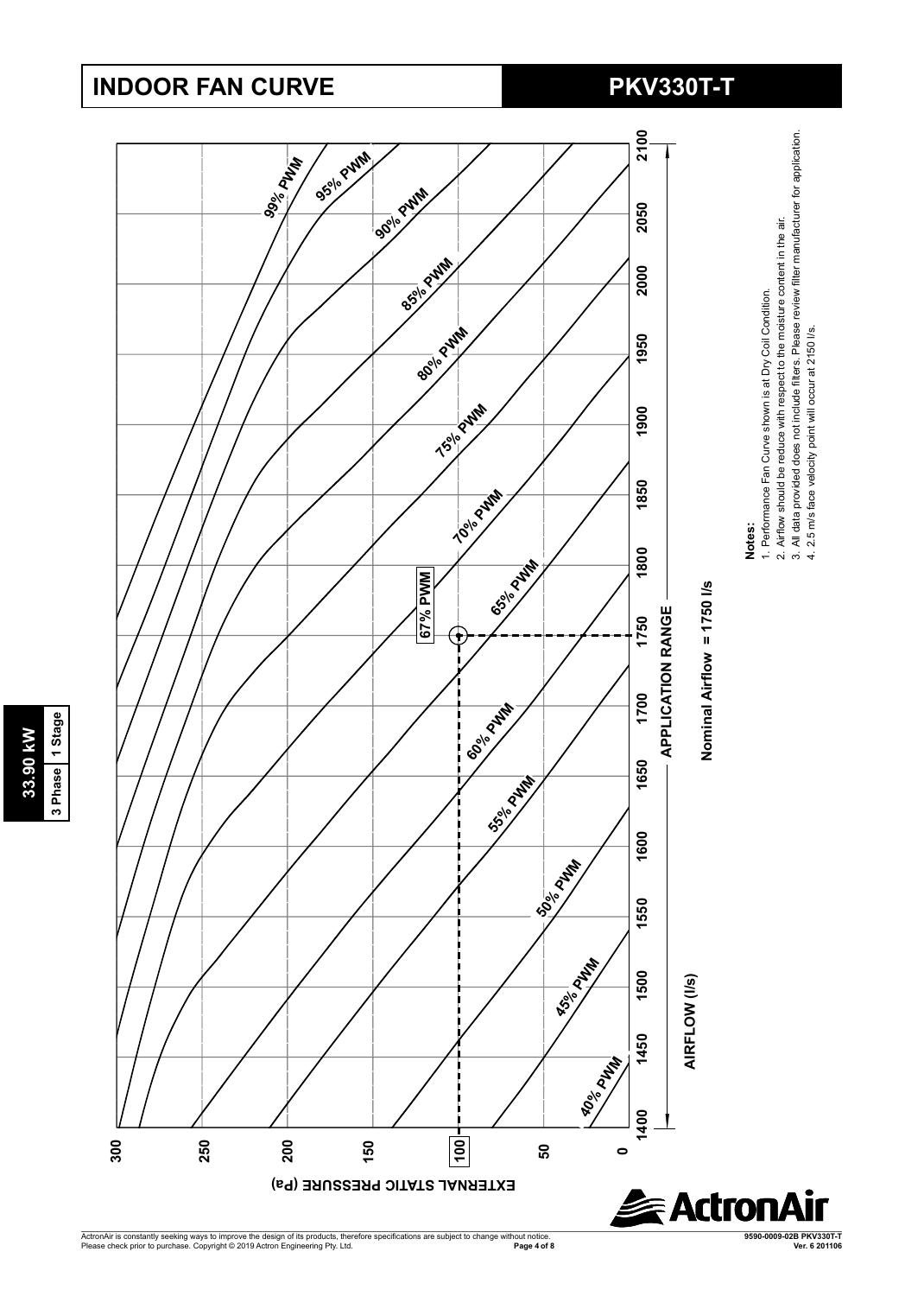# **UNIT DIMENSIONS PKV330T-T**



## **TOP VIEW**



OVERALL NOMINAL DIMENSION (H x W x D)

- condenser coil. Keep all clearances free of any obstructions. 6. STACKING OF UNITS: Ensure that minimum airflow and service
- clearances are met.
- 7. MTG C-C DIST = Mounting Centre to Centre Distance.
- 8. Use M12 bolt for feet mounting.



## **MINIMUM SERVICE ACCESS CLEARANCES & AIRFLOW SPACE ALLOWANCES**

**PKV330T-T** | 433 | 124 | 70 | 63 | 176





**3 Phase** Phase 1 Stage 33.90 KW **33.90 kW**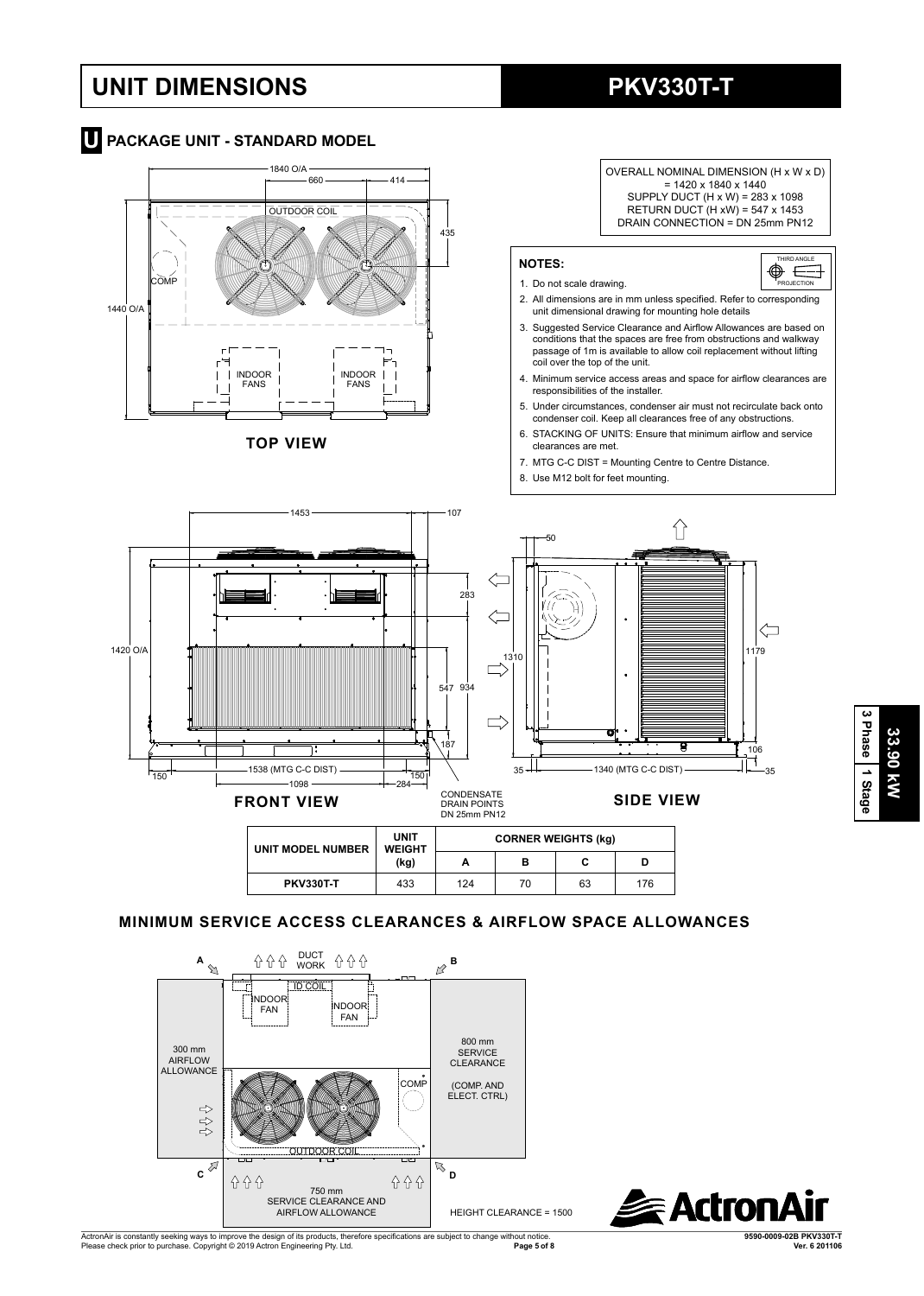# **Outdoor Radiated**

## **Sound Power**

## **Level (SWL)**

| <b>Sound Power Level</b><br><b>Fan Speed</b><br>dB(A) |      |      | Octave Band Centre Frequency (Hz), dB |      |      |      |      |      |  |  |  |  |
|-------------------------------------------------------|------|------|---------------------------------------|------|------|------|------|------|--|--|--|--|
|                                                       |      | 125  | 250                                   | 500  | 1k   | 2k   | 4k   | 8k   |  |  |  |  |
| Low                                                   | 75.8 | 75.2 | 74.6                                  | 73.2 | 71.1 | 67.0 | 63.5 | 61.3 |  |  |  |  |
| High                                                  | 79.8 | 79.7 | 78.6                                  | 77.0 | 75.2 | 71.0 | 67.4 | 65.4 |  |  |  |  |

# **Indoor Outlet**

# **Sound Power**

**Level (SWL)**

| <b>Airflow</b> | <b>Airflow</b> | Sound<br><b>Power</b> | Octave Band Centre Frequency (Hz), dB |      |      |      |      |      |      |
|----------------|----------------|-----------------------|---------------------------------------|------|------|------|------|------|------|
| <b>Setting</b> | ∟i/s           | Level<br>dB(A)        | 125                                   | 250  | 500  | 1k   | 2k   | 4k   | 8k   |
| Nominal        | 1750           | 78.5                  | 76.5                                  | 75.2 | 75.8 | 73.4 | 70.8 | 67.9 | 61.6 |

## **OUTDOOR RADIATED INDOOR OUTLET**





### **NOTE:**

**33.90 kW 3 Phase 1 Stage**

3 Phase 1 Stage 33.90 kW

Radiated sound power levels are based on ISO 3743-1.

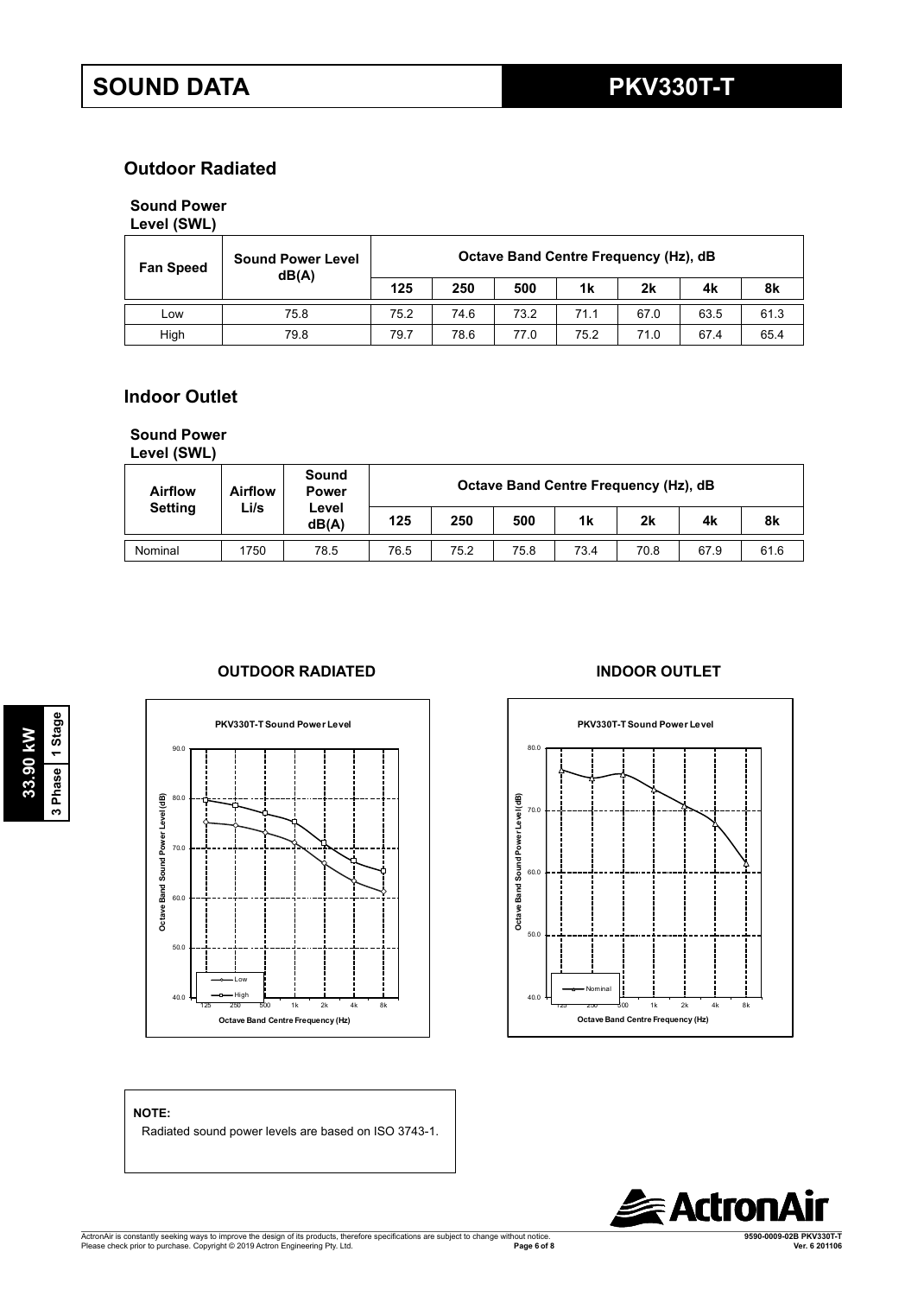# **SPECIFICATIONS PKV330T-T**

| <b>CONSTRUCTION</b>                                                                                                                     |                                                                                                                                                                                   |                                                                                                 |              |                                           |                                                                                              |
|-----------------------------------------------------------------------------------------------------------------------------------------|-----------------------------------------------------------------------------------------------------------------------------------------------------------------------------------|-------------------------------------------------------------------------------------------------|--------------|-------------------------------------------|----------------------------------------------------------------------------------------------|
| <b>CABINET BASE</b>                                                                                                                     | 1.6 mm Galvanized Steel                                                                                                                                                           | <b>COMPRESSOR</b>                                                                               |              |                                           |                                                                                              |
| <b>CABINET TOP AND SIDES</b>                                                                                                            | 0.9 - 1.2 mm Galvanized Steel                                                                                                                                                     | NUMBER PER UNIT x TYPE                                                                          |              |                                           | 1 x Digital Scroll (Hermetic)                                                                |
| <b>SURFACE FINISH</b>                                                                                                                   | 65 µ Baked Polyester Powder Coat                                                                                                                                                  | <b>FULL LOAD AMPS</b>                                                                           |              | 23.0                                      |                                                                                              |
| <b>INSULATION</b>                                                                                                                       |                                                                                                                                                                                   | <b>LOCKED ROTOR AMPS</b><br><b>STARTING METHOD</b>                                              |              | 139.0                                     | D.O.L. (optional soft starter)                                                               |
| <b>TYPE</b>                                                                                                                             | Foil Faced Polyethylene                                                                                                                                                           |                                                                                                 |              |                                           |                                                                                              |
|                                                                                                                                         |                                                                                                                                                                                   | <b>REFRIGERATION SYSTEM</b>                                                                     |              |                                           |                                                                                              |
| <b>ELECTRICAL</b>                                                                                                                       |                                                                                                                                                                                   | <b>REFRIGERANT TYPE</b>                                                                         |              | <b>R-410A</b>                             |                                                                                              |
| POWER SUPPLY - 50 Hz                                                                                                                    | 400 Volts x 3 Phase + Neutral                                                                                                                                                     | <b>EXPANSION CONTROL</b>                                                                        |              | <b>Direct Expansion Orifice</b><br>10.800 |                                                                                              |
| VOLTAGE RANGE (min - max)<br>FULL LOAD AMPS * - (L1 / L2 / L3)                                                                          | 380V - 440V<br>26.3 / 28.0 / 27.0                                                                                                                                                 | FACTORY CHARGE (grams)                                                                          |              |                                           |                                                                                              |
| RATED LOAD AMPS**                                                                                                                       |                                                                                                                                                                                   | <b>PROTECTION DEVICES</b>                                                                       |              |                                           |                                                                                              |
|                                                                                                                                         | 19.7                                                                                                                                                                              | HIGH PRESSURE CUTOUT SWITCH                                                                     |              |                                           | Nonadjustable (Automatic Reset)                                                              |
| APPROX. STARTING AMPS                                                                                                                   | 139.0<br><b>IP44</b>                                                                                                                                                              | LOW PRESSURE CUTOUT SWITCH                                                                      |              |                                           | Nonadjustable (Automatic Reset)                                                              |
| IP RATING                                                                                                                               |                                                                                                                                                                                   | COMPRESSOR MOTOR TEMP.                                                                          |              | Internal Thermal Cut-Out                  |                                                                                              |
| IMPORTANT - The local electricity authority may require limits on starting current and<br>voltage drop, please check prior to purchase. |                                                                                                                                                                                   | <b>INDOOR FAN OVERLOAD</b>                                                                      |              | Internal Thermal Cut-Out                  |                                                                                              |
|                                                                                                                                         | * Full Load Amps are based on compressor and fan motor's maximum expected current.                                                                                                | OUTDOOR FAN OVERLOAD                                                                            |              | Internal Thermal Cut-Out                  |                                                                                              |
| ** Rated Load Amps are measured and tested in accordance with AS/NZS3823.1.2.                                                           |                                                                                                                                                                                   | <b>SUMP HEATER WATTS</b>                                                                        |              |                                           | 50 W during Comp. Off Cycle                                                                  |
| <b>CABLE SIZE AND CIRCUIT BREAKER SIZE</b>                                                                                              |                                                                                                                                                                                   | <b>ELECTRIC CONTROLS</b>                                                                        |              |                                           |                                                                                              |
|                                                                                                                                         | Suggested minimum cable size should be used as a guide only, refer to the accordance<br>with the latest edition of the AS/NZS 3000 "Australian/New Zealand Wiring Rules" for more | DEFROST METHOD                                                                                  |              | Reverse Cycle                             |                                                                                              |
| details.                                                                                                                                |                                                                                                                                                                                   | <b>DEFROST TYPE</b>                                                                             |              | <b>Adaptive Demand Defrost</b>            |                                                                                              |
| CABLE SIZE (MAIN LINE)                                                                                                                  | 6.0mm <sup>2</sup> (SUGGESTED MINIMUM)                                                                                                                                            | CONTROL CIRCUIT BREAKER                                                                         |              | 10.0 Amps                                 |                                                                                              |
| CIRCUIT BREAKER SIZE - AMPS                                                                                                             | 32.0                                                                                                                                                                              | <b>LC7 FIELD CONTROL WIRING</b>                                                                 |              |                                           | Cat5e UTP (AWG24) Data Cable                                                                 |
| <b>OUTDOOR COIL</b>                                                                                                                     |                                                                                                                                                                                   | <b>OPERATING RANGE</b>                                                                          |              |                                           |                                                                                              |
| <b>TUBE TYPE</b>                                                                                                                        | Copper - Rifle Bore                                                                                                                                                               | recommended range of operating conditions as shown below.                                       |              |                                           | It is essential that the unit is correctly sized for the application and operates within its |
| <b>FIN TYPE</b>                                                                                                                         | Aluminium - Wave                                                                                                                                                                  |                                                                                                 |              | <b>INDOOR</b>                             | OUTDOOR                                                                                      |
| FACE AREA (m sqr)                                                                                                                       | 2.46                                                                                                                                                                              | <b>MODE</b>                                                                                     | <b>RANGE</b> | <b>AIR INTAKE</b>                         | <b>AIR INTAKE</b>                                                                            |
| FIN SPACING (per m)                                                                                                                     | 472                                                                                                                                                                               |                                                                                                 |              | <b>TEMPERATURE</b>                        | <b>TEMPERATURE</b>                                                                           |
| COIL COATING                                                                                                                            | Hydrophilic Blue Coat Coil Fin<br>Protection                                                                                                                                      | Cooling                                                                                         | Max.<br>Min. | 30°C DB / 22°C WB<br>20°C DB / 16°C WB    | 50°C DB<br>5°C DB                                                                            |
| OUTDOOR FAN                                                                                                                             |                                                                                                                                                                                   | Heating                                                                                         | Max.         | 24°C DB                                   | 19.5°C DB / 18°C WB                                                                          |
| NUMBER OF FANS x TYPE                                                                                                                   | 2 x Axial                                                                                                                                                                         |                                                                                                 | Min.         | 16°C DB                                   | $-10^{\circ}$ C WB                                                                           |
| NUMBER OF BLADES PER FAN                                                                                                                | 4                                                                                                                                                                                 | <b>AIR FILTERS</b>                                                                              |              |                                           |                                                                                              |
| DIAMETER (mm)                                                                                                                           | 560                                                                                                                                                                               |                                                                                                 |              |                                           | All return air including fresh air must have adequate filters supplied and fitted by the     |
| <b>OUTPUT KW</b>                                                                                                                        | 0.37                                                                                                                                                                              |                                                                                                 |              |                                           | installing contractor. Filters must be located in accessible location between the return air |
| <b>MOTOR TYPE / DRIVE TYPE</b>                                                                                                          | 6 Pole External Rotor / Direct Drive                                                                                                                                              | grille and the unit.<br>ActronAir does not supply or make any provisions for return air filter. |              |                                           |                                                                                              |
| FAN SPEED CONTROL                                                                                                                       | 3 Speed via Capacitor                                                                                                                                                             |                                                                                                 |              |                                           |                                                                                              |
| The standard type outdoor fans fitted to this unit will accept up to 5Pa of external static<br>resistance.                              |                                                                                                                                                                                   | <b>UNIT COMPLIANCE</b><br>• AS/NZS 3823.2 (MEPS)                                                |              |                                           |                                                                                              |
| <b>INDOOR COIL</b>                                                                                                                      |                                                                                                                                                                                   | • AS/NZS 4755.3.1 (DRM1, 2 and 3)<br>• AS/NZS CISPR 11, Group 1 Class A (EMC)                   |              |                                           |                                                                                              |
| TUBE TYPE                                                                                                                               | Copper - Rifle Bore                                                                                                                                                               |                                                                                                 |              |                                           |                                                                                              |
| FIN TYPE                                                                                                                                | Aluminium - Wave                                                                                                                                                                  |                                                                                                 |              |                                           |                                                                                              |
| FIN SPACING (per m)                                                                                                                     | 472                                                                                                                                                                               |                                                                                                 |              |                                           |                                                                                              |
| COIL COATING                                                                                                                            | Hydrophilic Blue Coat Coil Fin<br>Protection                                                                                                                                      |                                                                                                 |              |                                           |                                                                                              |
| <b>INDOOR FAN</b>                                                                                                                       |                                                                                                                                                                                   |                                                                                                 |              |                                           |                                                                                              |
| NUMBER OF FANS x TYPE                                                                                                                   | 1 x Twin Deck Centrifugal Fan                                                                                                                                                     |                                                                                                 |              |                                           |                                                                                              |
| DIAMETER / WIDTH (mm)                                                                                                                   | 240 x 240                                                                                                                                                                         |                                                                                                 |              |                                           |                                                                                              |
| <b>INPUT KW TOTAL</b>                                                                                                                   | 0.90                                                                                                                                                                              |                                                                                                 |              |                                           |                                                                                              |
| MOTOR TYPE / DRIVE TYPE                                                                                                                 | Variable Speed EC Motor / Direct                                                                                                                                                  |                                                                                                 |              |                                           |                                                                                              |
| FAN SPEED CONTROL                                                                                                                       | <b>Electronic Control</b>                                                                                                                                                         |                                                                                                 |              |                                           |                                                                                              |
|                                                                                                                                         |                                                                                                                                                                                   |                                                                                                 |              |                                           |                                                                                              |



**3 Phase**